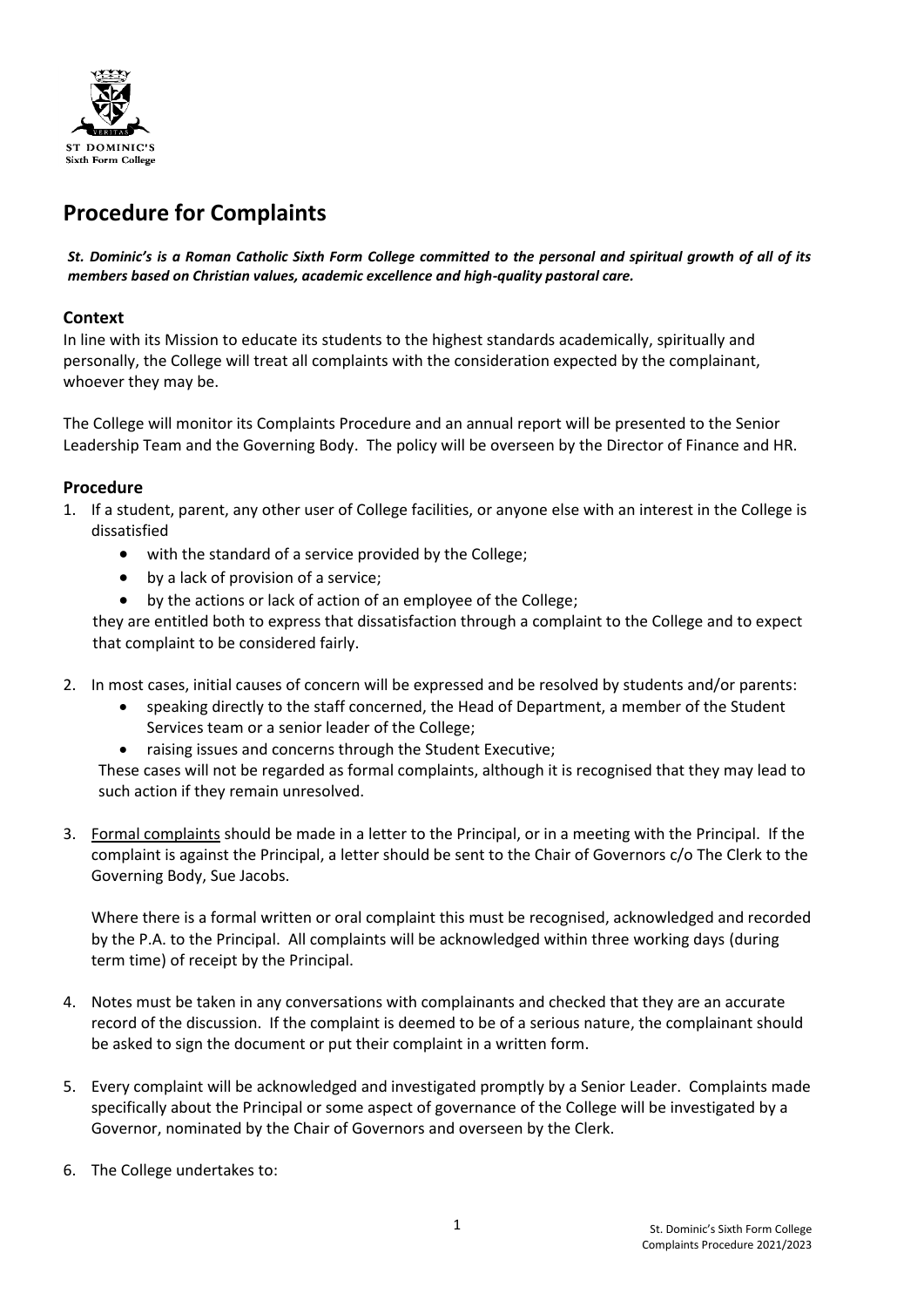- consider all complaints fairly, thoroughly and quickly;
- deal with complaints in confidence as far as this is practicably possible.

## **Right of Appeal**

The complainant should receive written notification of the outcome of the investigation and information about the right to appeal within ten working days (during term time) of acknowledgement. Should it prove necessary to go beyond that time, the complainant must be informed in writing of the reason and given a revised deadline.

Complainants have the right of appeal to the Principal if they remain dissatisfied (or to the Governing Body via the Clerk to the Governors if the complaint is either against the Principal or was investigated by the Principal). Appeals should be received within ten working days (during term time) of receipt of the written notification of the outcome of the investigation.

## **Reporting of Complaints to the Governing Body**

The numbers and causes of complaints will be reported to the Governors' *Quality & Standards Committee.*

**Procedure for complaints against grades and examinations - please see Appendix 1**

**Originator: Director of Finance and HR Reviewed: 9 th February 2021 Next Review: February 2023**